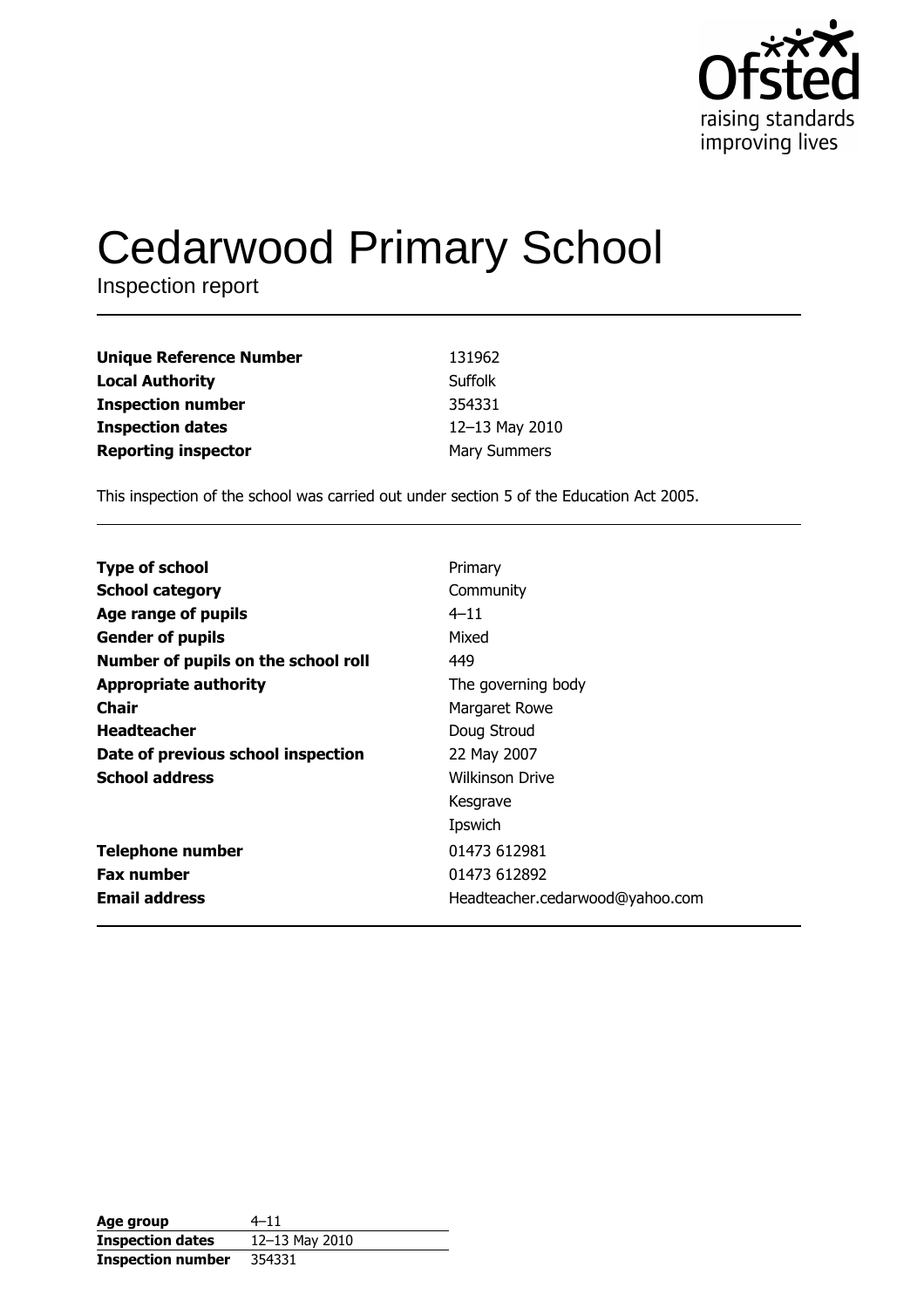The Office for Standards in Education, Children's Services and Skills (Ofsted) regulates and inspects to achieve excellence in the care of children and young people, and in education and skills for learners of all ages. It regulates and inspects childcare and children's social care, and inspects the Children and Family Court Advisory Support Service (Cafcass), schools, colleges, initial teacher training, work-based learning and skills training, adult and community learning, and education and training in prisons and other secure establishments. It rates council children's services, and inspects services for looked after children, safequarding and child protection.

Further copies of this report are obtainable from the school. Under the Education Act 2005, the school must provide a copy of this report free of charge to certain categories of people. A charge not exceeding the full cost of reproduction may be made for any other copies supplied.

If you would like a copy of this document in a different format, such as large print or Braille, please telephone 08456 404045, or email enquiries@ofsted.gov.uk.

You may copy all or parts of this document for non-commercial educational purposes, as long as you give details of the source and date of publication and do not alter the documentation in any way.

Royal Exchange Buildings St Ann's Square Manchester M2 7LA T: 08456 404045 Textphone: 0161 618 8524 E: enquiries@ofsted.gov.uk W: www.ofsted.gov.uk © Crown copyright 2010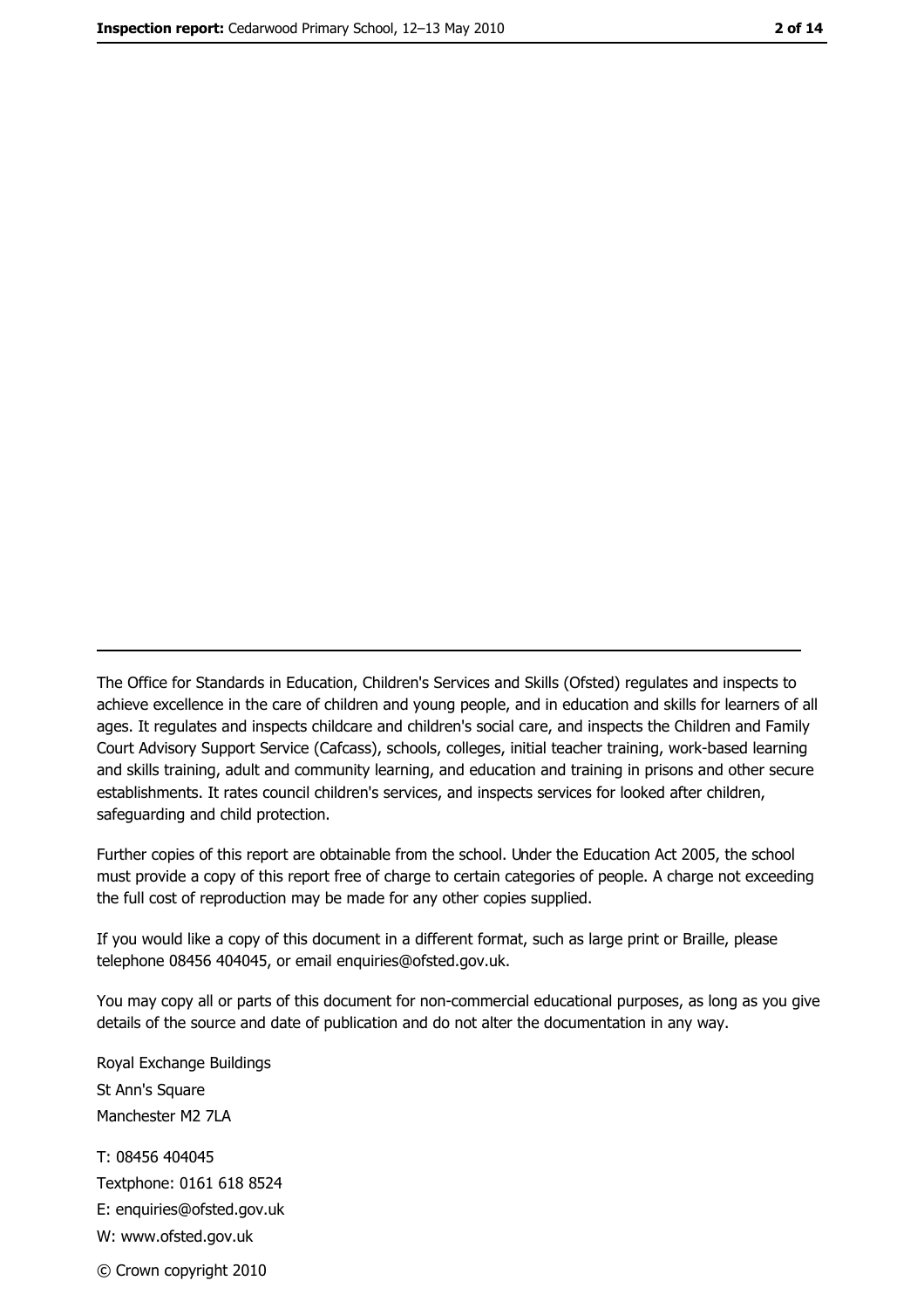# **Introduction**

This inspection was carried out by three additional inspectors. Inspectors observed 16 teachers and 19 lessons. They met with the chair of governors, a parent, staff and pupils, looked at a range of school policies and plans, records of pupils' progress, questionnaires returned by pupils and staff and the 149 questionnaires submitted by parents and carers.

The inspection team reviewed many aspects of the school's work. It looked in detail at the following:

- $\blacksquare$ how the teaching in Key Stage 2 meets the needs of pupils with special educational needs and/or disabilities
- the achievement of more able pupils in Key Stage 2 in writing  $\blacksquare$
- the quality of assessment and how it is used to set meaningful targets for individual  $\blacksquare$ pupils and involve them effectively in their learning.

# Information about the school

Most pupils who attend this large school come from the immediate locality although a small minority travel from further afield. The school roll has grown steadily since it opened nine years ago. It is popular and over-subscribed. The large majority of pupils are from White British backgrounds, although the proportion from minority ethnic groups is growing and is now just below average. The proportion who come from homes where English is not the first language is also a little below average. The main language spoken other than English is Tamil. The number of pupils known to be eligible for free school meals is well below average. Fewer pupils than average are identified as having special educational needs and/or disabilities. Most of these pupils have moderate learning or behavioural difficulties. The school holds Healthy Schools status and the Eco Schools Silver award.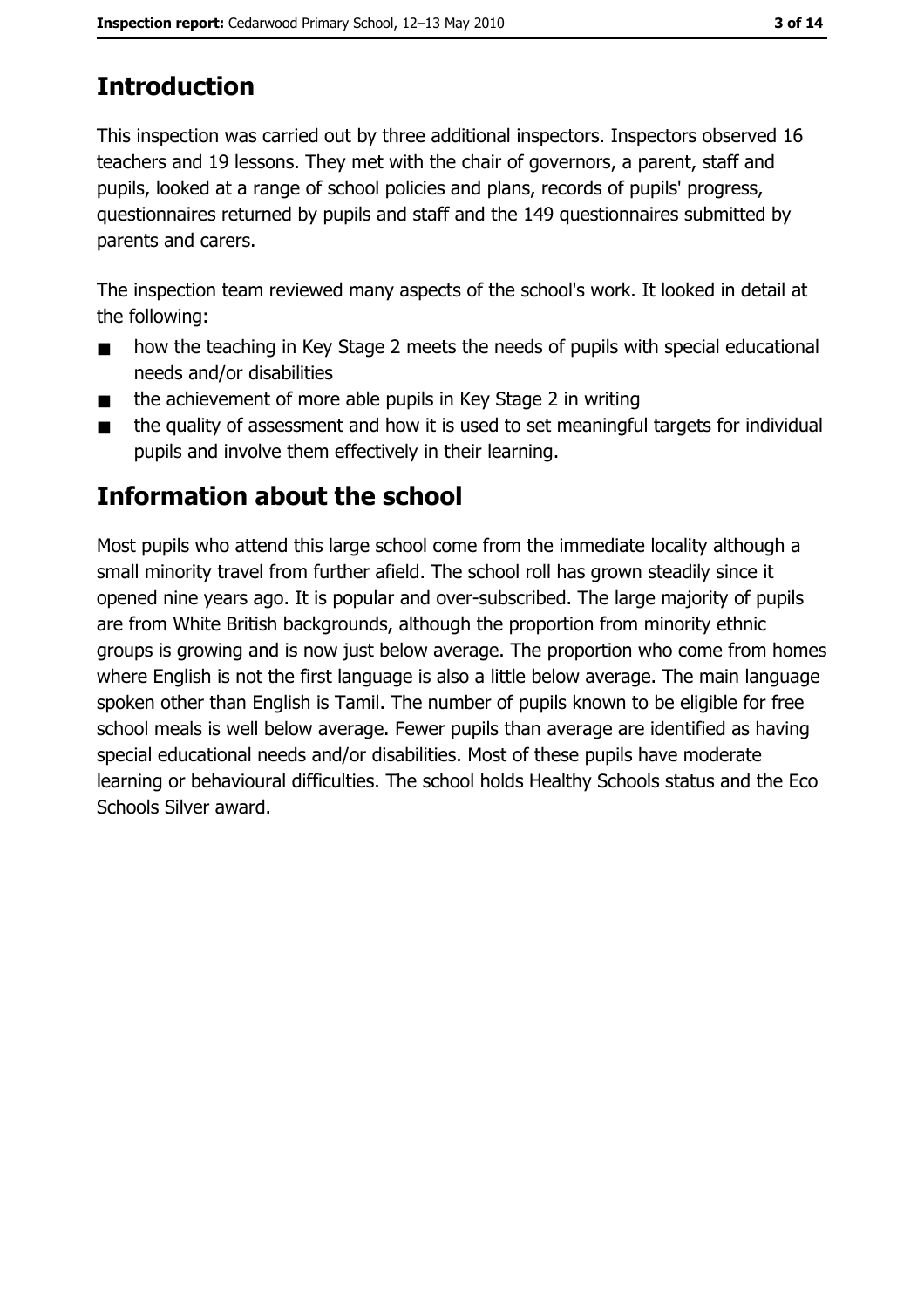# **Inspection judgements**

## Overall effectiveness: how good is the school?

#### The school's capacity for sustained improvement

## **Main findings**

This is an extremely caring school where pupils are known as individuals and receive high levels of support and encouragement. They grow into confident young people, who show respect for one another and have positive attitudes to their education. They are well behaved in and out of lessons. The school places a high priority on ensuring safeguarding measures are robust and this means that pupils feel very safe in class and around the school. They are clear about what to do if bullying occurs, but they say this happens rarely.

Pupils' achievement is good. Children start in Reception with the skills expected for their age and leave the school at the end of Year 6 with attainment that is above average. Progress is good throughout the school. Pupils with special educational needs and/or disabilities make as good progress as their peers. Last year, the school identified that pupils in Key Stage 2 were not making enough progress in writing. Leaders and managers took decisive action, starting intervention groups to support pupils who had difficulties with writing and strengthening teachers' use of assessment and target-setting. These measures have resulted in pupils making better progress this year, although targets are not always as clear or reviewed as regularly as they might be. Pupils are not involved enough in assessing progress towards their individual targets.

Teaching is good throughout the school. Teachers have positive relationships with pupils and manage behaviour extremely well. Lessons are structured carefully to build upon pupils' previous learning. Pupils' high rates of attendance reflect their good enjoyment of school and this is partially due to the interesting and creative curriculum that has recently been introduced. The school makes excellent use of partnerships with external bodies to enhance its provision.

The headteacher, senior leaders and governors form a strong team which drives the school forward successfully. Careful monitoring and analysis of performance mean that they have an accurate view of the school's strengths and weaknesses. They are aware that community cohesion is a weaker element of their work; some actions have been taken but as yet, the pupils' understanding of communities, religions and beliefs outside their own experience, is limited.

The school has made good improvement since the last inspection, tightening targets for pupils with special needs and/or disabilities to improve their progress and strengthening assessment procedures. Despite a dip in writing last year, pupils' attainment remains above average and their levels of personal development good, in some respects outstanding. The school's track record, effective self-evaluation and the commitment and enthusiasm of senior leaders, coupled with strong support from staff, mean that the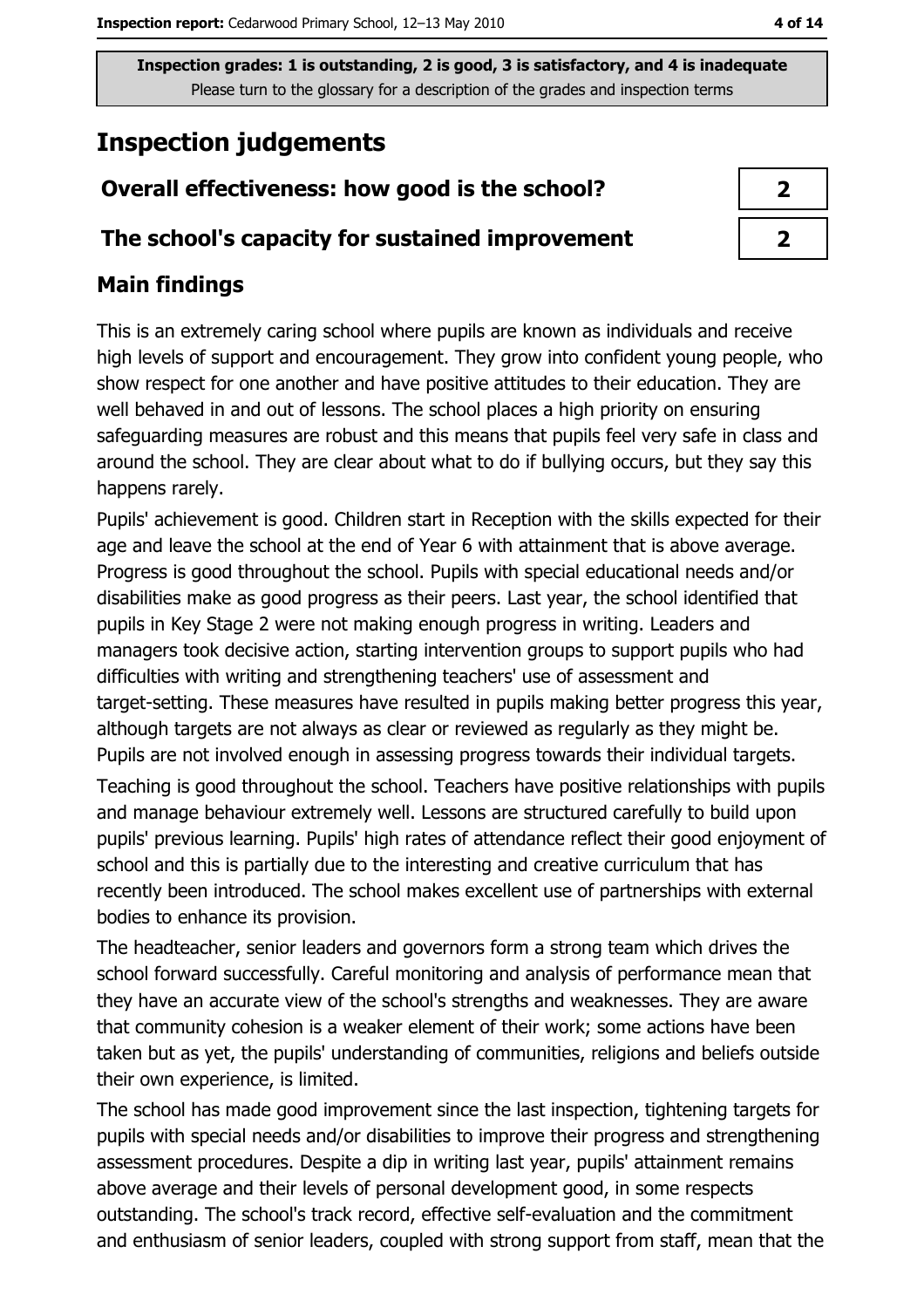school has a good capacity for further improvement.

#### What does the school need to do to improve further?

- Improve pupils' achievement in Key Stage 2 by:
	- ensuring that individual targets are concise and easily measured
	- reviewing progress towards these targets more regularly
	- involving pupils more effectively in the review of their targets.
- Improve community cohesion by:  $\blacksquare$ 
	- developing meaningful links with schools and communities within the wider United Kingdom and globally
	- extending pupils' knowledge and understanding of cultures, religions and beliefs other than their own.

#### **Outcomes for individuals and groups of pupils**

Pupils are keen to learn and apply themselves well in lessons. They work well individually, in pairs and small groups. Girls and boys from all ethnic backgrounds, and those from homes where English is not the first language, achieve well and thoroughly enjoy learning. Work seen in classrooms and in their books shows that pupils, including those that are more able, are making good progress throughout the school. Progress is especially good in Year 2 where lessons are exciting and really enthuse the pupils. They learned very effectively about coordinates for example, by physically moving 'along then up' to demonstrate how coordinates are ordered. More able pupils responded extremely well to the challenge of complex activities which really made them think about their work, and pupils with moderate learning difficulties were well supported by the teacher and assistant.

The school's work to gain Healthy Schools status has helped pupils understand the importance of healthy lifestyles, and the vast majority adopt them. Many enjoy the nutritious school lunches and packed lunches usually contain healthy options. Pupils make a very good contribution to their school community through the eco-council. Sustainability features highly in many aspects of the school's work and has led to them gaining the Eco-Schools Silver award. Spiritual, moral, social and cultural development is good. Pupils have strong moral values and very well-developed social skills.

These are the grades for pupils' outcomes

 $\overline{2}$ 

The grades for attainment and attendance are: 1 is high; 2 is above average; 3 is broadly average; and 4 is low.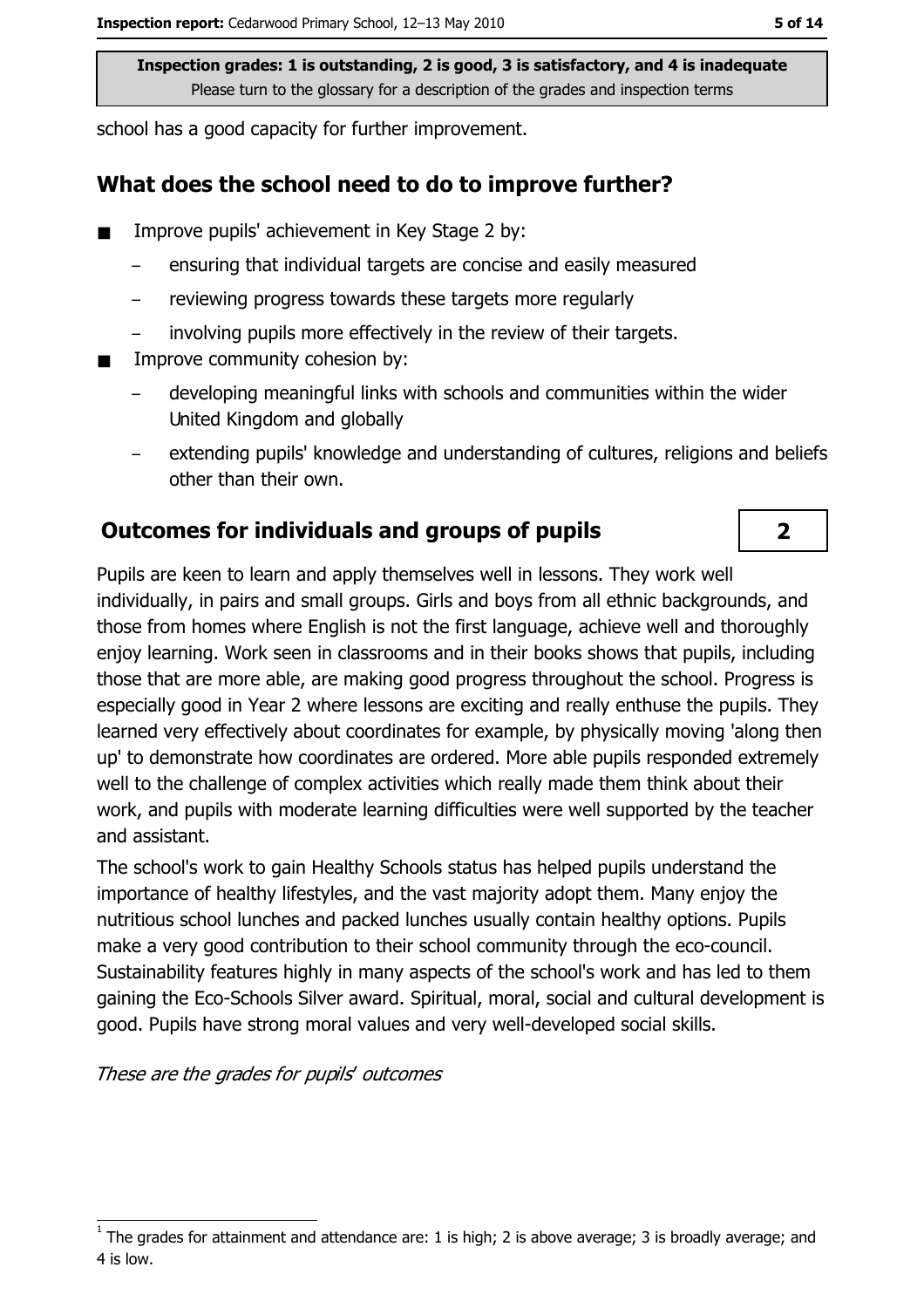| Pupils' achievement and the extent to which they enjoy their learning                                                     |                |  |  |  |
|---------------------------------------------------------------------------------------------------------------------------|----------------|--|--|--|
| Taking into account:<br>Pupils' attainment <sup>1</sup>                                                                   | $\mathcal{P}$  |  |  |  |
| The quality of pupils' learning and their progress                                                                        | $\mathcal{P}$  |  |  |  |
| The quality of learning for pupils with special educational needs and/or<br>disabilities and their progress               | $\overline{2}$ |  |  |  |
| The extent to which pupils feel safe                                                                                      |                |  |  |  |
| <b>Pupils' behaviour</b>                                                                                                  |                |  |  |  |
| The extent to which pupils adopt healthy lifestyles                                                                       | 1              |  |  |  |
| The extent to which pupils contribute to the school and wider community                                                   |                |  |  |  |
| The extent to which pupils develop workplace and other skills that will<br>contribute to their future economic well-being |                |  |  |  |
| Taking into account:<br>Pupils' attendance <sup>1</sup>                                                                   | 1              |  |  |  |
| The extent of pupils' spiritual, moral, social and cultural development                                                   | 2              |  |  |  |

#### How effective is the provision?

A wide range of activities is organised to make learning fun for pupils. Year 6 enjoy their annual residential visit where they learn a variety of skills that they would not ordinarily experience, such as abseiling and climbing. Effective partnerships with other schools and sports organisations such as Ipswich Football Club enable them to hone their physical skills. The school goes out of its way to ensure that pupils with particular gifts or talents receive good opportunities to reach high levels. Pupils who are gifted academically are supported through, for example, maths clubs and, such is the inclusive nature of the school, that there are other clubs aimed specifically at pupils with moderate learning difficulties or those with emotional and behavioural needs. Parents endorse the quality of the curriculum and how the school cares for their children. One, echoing the views of many, wrote, 'The curriculum is creative and enriching and the school considers the whole child and his/her well-being, rather than teaching them just to jump through academic hoops.'

Nonetheless, the teaching of basic skills forms an important part of the curriculum. Pupils learn the basic principles of reading, writing and mathematics but also have many opportunities to use these in meaningful ways in different subjects. Pupils in Year 3 had to make accurate measurements for example, when constructing models of Tudor houses in a design and technology/history lesson. Pupils receive regular lessons in the computer suite, where they learn basic computing skills. The school is planning to purchase a bank of laptops for pupils to use in classrooms to support their learning in different subjects.

Throughout the school, pupils with special educational needs and/or disabilities, receive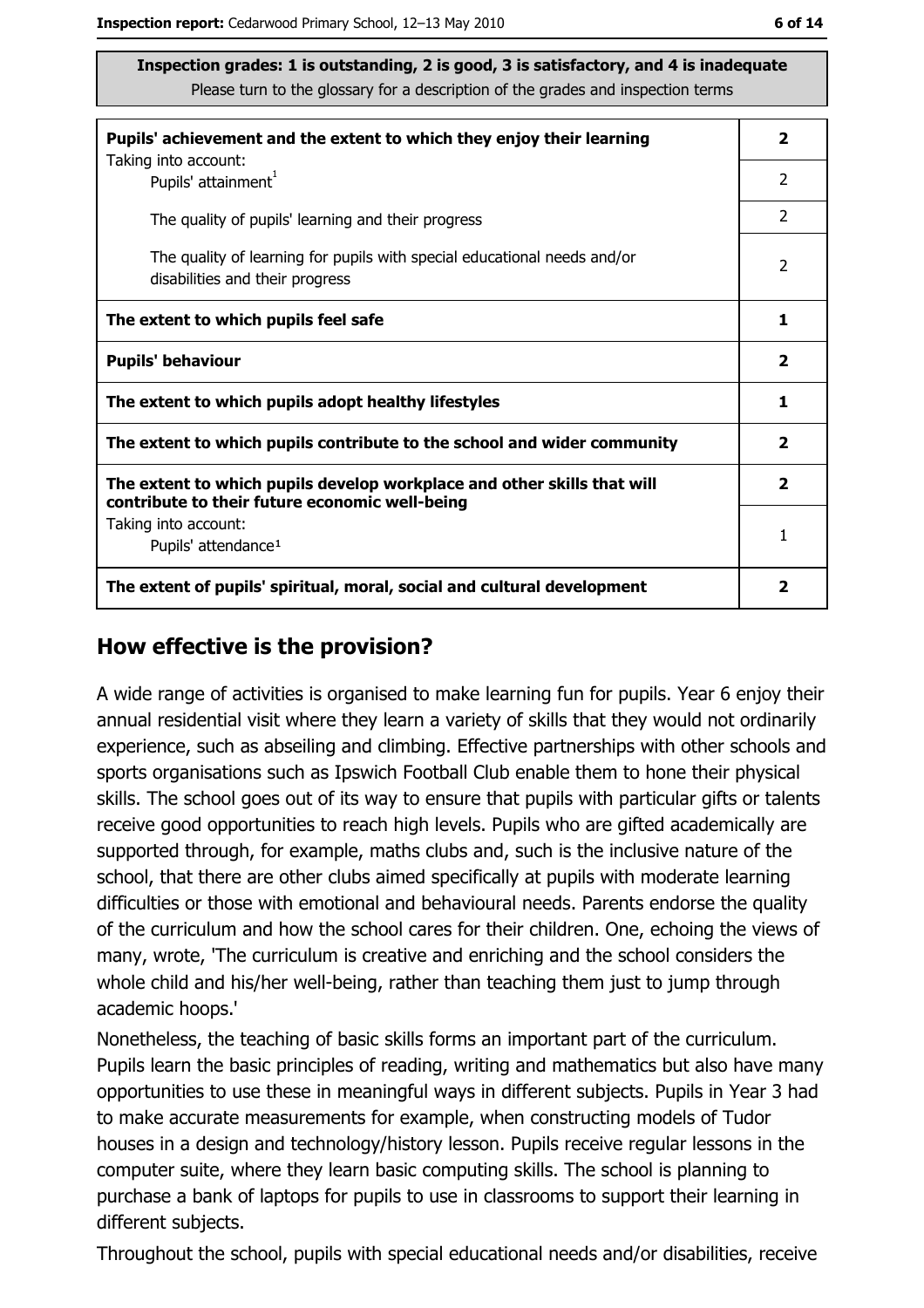good teaching: for example through intervention groups, which help them improve different aspects of literacy and numeracy and improve their confidence and self-esteem. Their progress is tracked very carefully to assess the effectiveness of the interventions and changes made as necessary. The 'Front Room' provides a safe haven for those who need time and space to reflect and share their thoughts and fears within a relaxed and supportive atmosphere. Excellent links with external support agencies ensure that teachers receive first-rate advice about how to meet pupils' specific needs. Pupils with emotional and behavioural needs for example, receive counselling which helps them to take a full part in school life and make good progress.

Teachers use a variety of strategies to maintain pupils' attention, such as questioning, paired discussion and effective use of interactive whiteboards and visualisers to illustrate specific teaching points and make success criteria clear. Activities are planned to meet the needs of different groups within the class and, in the best lessons, these are linked to National Curriculum levels, showing teachers' awareness of the current stages of pupils' knowledge and understanding, and identifying what they have to do to improve. In a few lessons, pupils spend too much time listening to teachers, rather than doing things for themselves.

|  | These are the grades for the quality of provision |  |  |
|--|---------------------------------------------------|--|--|
|  |                                                   |  |  |

| The quality of teaching                                                                                    |  |  |  |
|------------------------------------------------------------------------------------------------------------|--|--|--|
| Taking into account:<br>The use of assessment to support learning                                          |  |  |  |
| The extent to which the curriculum meets pupils' needs, including, where<br>relevant, through partnerships |  |  |  |
| The effectiveness of care, guidance and support                                                            |  |  |  |

#### How effective are leadership and management?

The headteacher provides a firm but sensitive steer to the school's work, embedding ambition successfully amongst staff and driving improvement well. He provides an excellent example to staff in his day-to-day dealings with pupils and parents. Senior leaders provide good support and take an active role in implementing initiatives and evaluating their success. For example, the involvement of the deputy heads and middle managers in strengthening assessment and target-setting procedures has had a direct impact on the quality of teaching and consequently on pupils' learning. A clear monitoring cycle involves subject leaders and governors effectively. Senior leaders observe lessons regularly and provide appropriate feedback to teachers about areas for improvement. The school is aware that these observations have tended to focus more on teaching than learning or progress in the lesson, and intends to redress this. However, another new venture this year has been the introduction of regular meetings with teachers that are focussed on pupils' progress, to identify any underachievement of individuals. This triggers prompt action in the support offered to both teachers and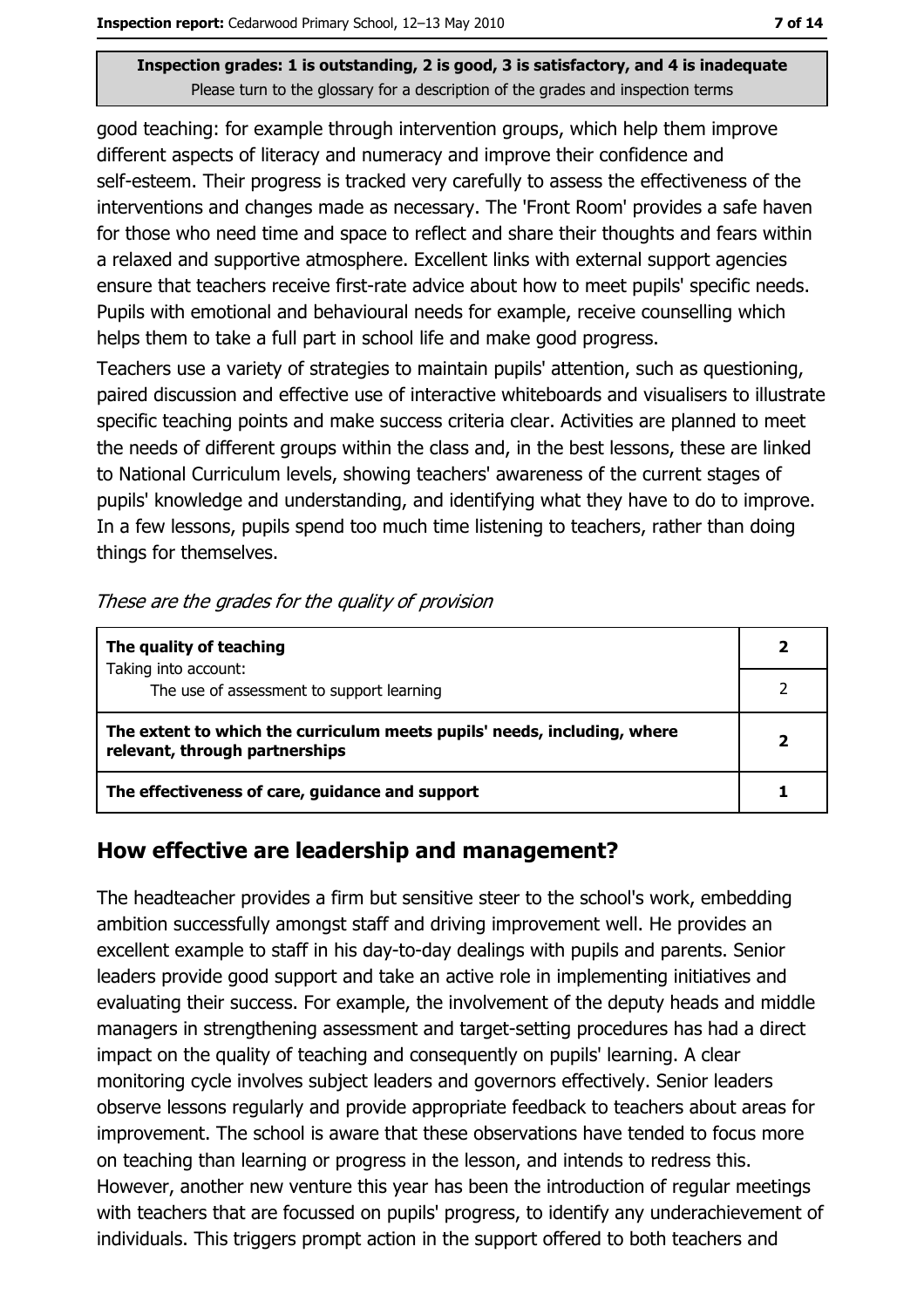pupils.

Staff promote equality of opportunity well, analysing information about pupils' progress to ensure all are achieving well, whatever their background or needs. A lift between the ground and first floors ensures that pupils with physical disabilities can attend the school. Racist incidents are rare, but senior staff and governors tackle them promptly if they do occur.

The governing body minutes show that they often challenge senior staff about pupils' attainment and progress and about the success of ongoing initiatives. Regular focused visits provide governors with good information to inform their strategic plans. They play a very active role in monitoring safeguarding procedures, ensuring that there is a constant focus on maintaining rigorous and effective systems. Consequently, safeguarding is outstanding.

Governors have completed a basic audit of provision for community cohesion and the school improvement plan includes appropriate reference to some areas for improvement. School leaders have set up a working party to plan for improvement in pupils' understanding of other cultures.

| The effectiveness of leadership and management in embedding ambition and<br>driving improvement                                                                     | $\overline{\mathbf{2}}$ |
|---------------------------------------------------------------------------------------------------------------------------------------------------------------------|-------------------------|
| Taking into account:<br>The leadership and management of teaching and learning                                                                                      | 2                       |
| The effectiveness of the governing body in challenging and supporting the<br>school so that weaknesses are tackled decisively and statutory responsibilities<br>met | $\mathbf{2}$            |
| The effectiveness of the school's engagement with parents and carers                                                                                                | $\overline{2}$          |
| The effectiveness of partnerships in promoting learning and well-being                                                                                              | 1                       |
| The effectiveness with which the school promotes equality of opportunity and<br>tackles discrimination                                                              | 2                       |
| The effectiveness of safeguarding procedures                                                                                                                        | 1                       |
| The effectiveness with which the school promotes community cohesion                                                                                                 | 3                       |
| The effectiveness with which the school deploys resources to achieve<br>value for money                                                                             | 2                       |

| These are the grades for leadership and management |  |
|----------------------------------------------------|--|
|----------------------------------------------------|--|

# **Early Years Foundation Stage**

Very good induction procedures ensure that children feel safe, settle quickly and develop their self-confidence. The atmosphere is warm and inviting and children come into class happily, ready to engage in all the activities provided. They make good progress through Reception.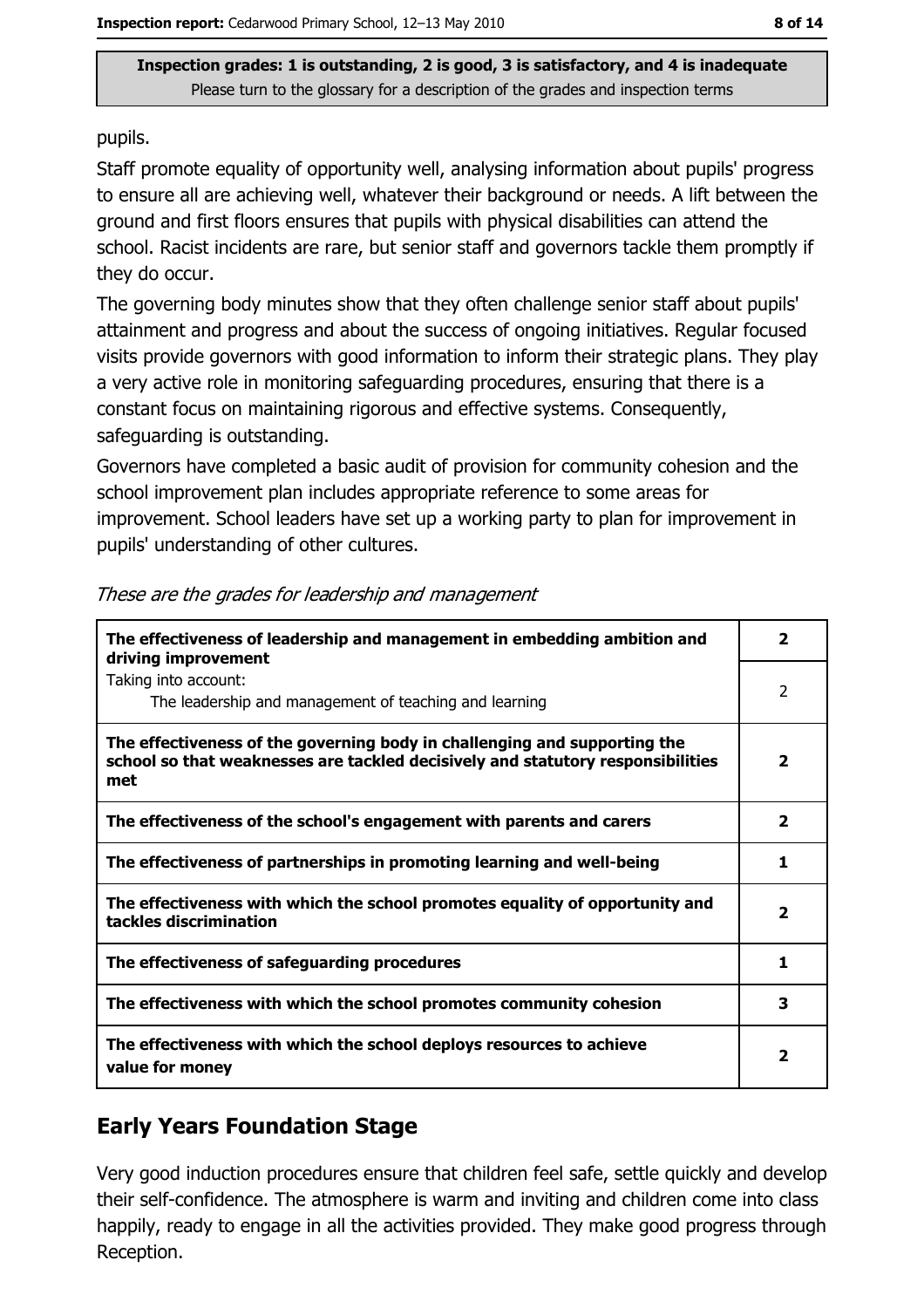Children enjoy role play activities in the outdoor area, designing posters, making 'seeds' and 'selling' plants in their 'garden centre'. They taste different types of food and learn about healthy options. They are very conscious of environmental issues, carefully saving their apple cores for the compost bin. Teaching is good and fully engages children's interest. The children were enthralled when they listened to 'The Very Hungry Caterpillar' because the teacher used the interactive whiteboard to illustrate different parts of the story. They were amazed when the butterfly appeared at the end and talked animatedly to their partners about how this happened. Because they were able to rehearse and talk about their ideas, even the shyest child was able to contribute to the class discussion that followed. Sensitive questioning by the teacher encouraged them to develop their answers and ideas.

Adults track children's progress carefully through day-to-day observations and keep good records of their achievements. They have rightly identified the need to develop their use of this information to make sure that the activities they provide are more closely targeted, to help individual children to take the next steps in their learning journey.

|  |  |  |  |  | These are the grades for the Early Years Foundation Stage |  |
|--|--|--|--|--|-----------------------------------------------------------|--|
|  |  |  |  |  |                                                           |  |

| <b>Overall effectiveness of the Early Years Foundation Stage</b><br>Taking into account:     |                |  |  |  |
|----------------------------------------------------------------------------------------------|----------------|--|--|--|
| Outcomes for children in the Early Years Foundation Stage                                    |                |  |  |  |
| The quality of provision in the Early Years Foundation Stage                                 |                |  |  |  |
| The effectiveness of leadership and management of the Early Years<br><b>Foundation Stage</b> | $\overline{2}$ |  |  |  |

#### **Views of parents and carers**

Parents and carers who responded to the inspection questionnaire were very positive about the school's work. They said their children enjoyed school and that their children were kept safe. They appreciated how the school helped their children develop healthy lifestyles. They agreed that the teaching was good and that their children's particular needs were met. A very small minority thought that the school could help them more to support their children's learning at home, principally through homework. Inspectors found that the school's approach is appropriate. Its policy is not to give formal homework, but many opportunities are provided for pupils to conduct their own research and investigations at home and they are expected to read to an adult every night. Parents and carers were consulted about the homework policy before it was adopted and the vast majority of them agreed with it. Further consultations are due to take place in the near future. A few parents and carers expressed concerns about how the school dealt with unacceptable behaviour but inspectors found that there are clear procedures in place that are working well.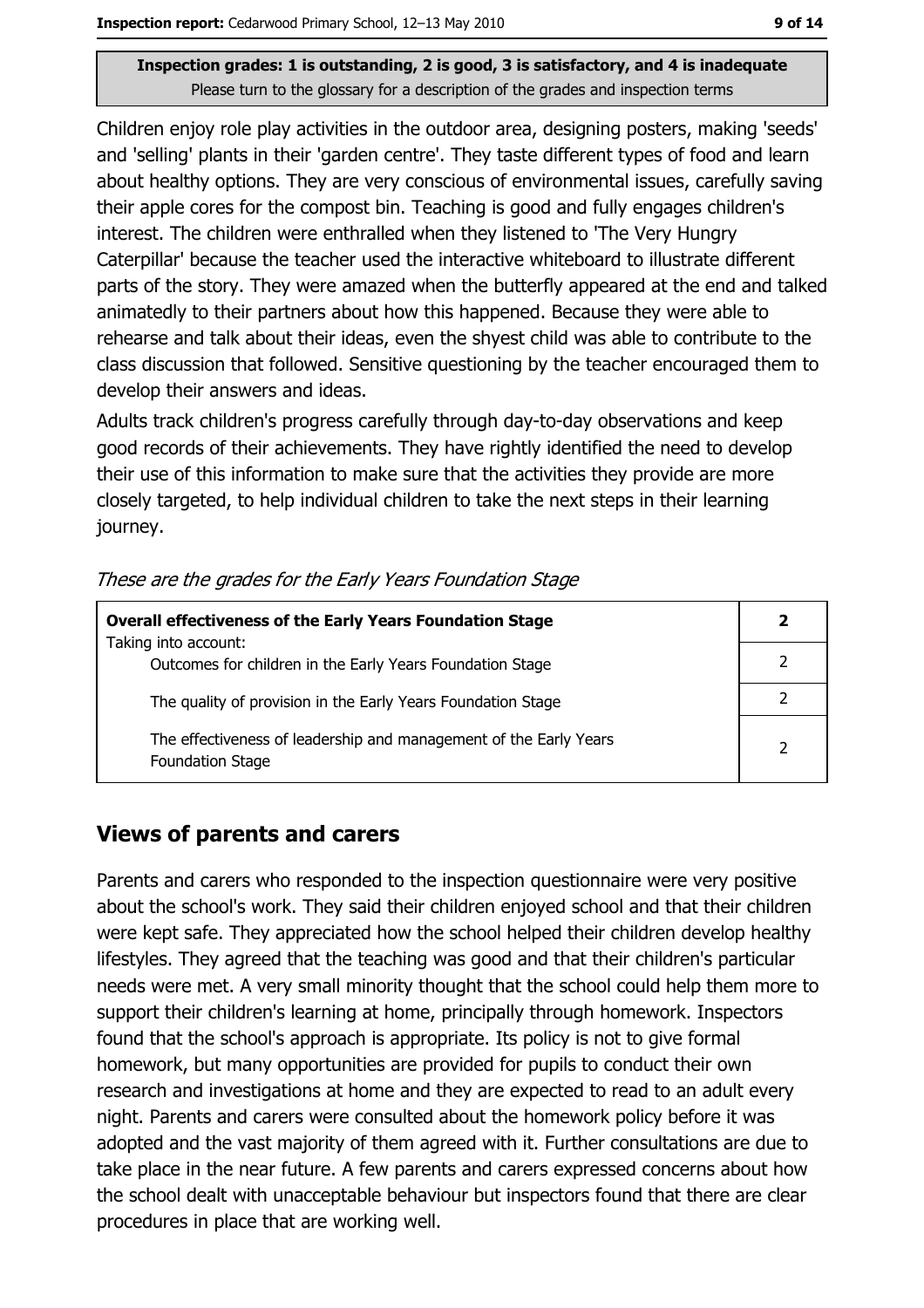### Responses from parents and carers to Ofsted's questionnaire

Ofsted invited all the registered parents and carers of pupils registered at Cedarwood Primary School to complete a questionnaire about their views of the school.

In the questionnaire, parents and carers were asked to record how strongly they agreed with 13 statements about the school. The inspection team received 149 completed questionnaires by the end of the on-site inspection. In total, there are 449 pupils registered at the school.

| <b>Statements</b>                                                                                                                                                                                                                                       | <b>Strongly</b><br><b>Agree</b> |               | <b>Agree</b> |               |                | <b>Disagree</b> | <b>Strongly</b><br>disagree |                |
|---------------------------------------------------------------------------------------------------------------------------------------------------------------------------------------------------------------------------------------------------------|---------------------------------|---------------|--------------|---------------|----------------|-----------------|-----------------------------|----------------|
|                                                                                                                                                                                                                                                         | <b>Total</b>                    | $\frac{0}{0}$ | <b>Total</b> | $\frac{0}{0}$ | <b>Total</b>   | $\frac{1}{2}$   | <b>Total</b>                | $\frac{0}{0}$  |
| My child enjoys school                                                                                                                                                                                                                                  | 101                             | 68            | 45           | 30            | 3              | $\overline{2}$  | $\mathbf{0}$                | $\mathbf{0}$   |
| The school keeps my child<br>safe                                                                                                                                                                                                                       | 96                              | 64            | 52           | 35            | 1              | 1               | 0                           | $\mathbf 0$    |
| The school informs me<br>about my child's progress                                                                                                                                                                                                      | 53                              | 36            | 83           | 56            | 6              | 4               | $\overline{2}$              | $\mathbf{1}$   |
| My child is making enough<br>progress at this school                                                                                                                                                                                                    | 59                              | 40            | 81           | 54            | 6              | 4               | $\overline{2}$              | $\mathbf{1}$   |
| The teaching is good at this<br>school                                                                                                                                                                                                                  | 72                              | 48            | 73           | 49            | 1              | 1               | 3                           | $\overline{2}$ |
| The school helps me to<br>support my child's learning                                                                                                                                                                                                   | 59                              | 40            | 71           | 48            | 14             | 9               | $\overline{2}$              | $\mathbf{1}$   |
| The school helps my child to<br>have a healthy lifestyle                                                                                                                                                                                                | 69                              | 46            | 79           | 53            | 0              | 0               | 0                           | $\mathbf 0$    |
| The school makes sure that<br>my child is well prepared for<br>the future (for example<br>changing year group,<br>changing school, and for<br>children who are finishing<br>school, entering further or<br>higher education, or<br>entering employment) | 64                              | 43            | 71           | 48            | 5              | 3               | 5                           | 3              |
| The school meets my child's<br>particular needs                                                                                                                                                                                                         | 61                              | 41            | 82           | 55            | $\overline{2}$ | $\mathbf{1}$    | 3                           | $\overline{2}$ |
| The school deals effectively<br>with unacceptable behaviour                                                                                                                                                                                             | 56                              | 38            | 77           | 52            | $\overline{7}$ | 5               | 3                           | $\overline{2}$ |
| The school takes account of<br>my suggestions and<br>concerns                                                                                                                                                                                           | 44                              | 30            | 92           | 62            | 3              | $\overline{2}$  | 6                           | 4              |
| The school is led and<br>managed effectively                                                                                                                                                                                                            | 74                              | 50            | 66           | 44            | 3              | $\overline{2}$  | $\overline{4}$              | 3              |
| Overall, I am happy with my<br>child's experience at this<br>school                                                                                                                                                                                     | 79                              | 53            | 65           | 44            | $\overline{2}$ | $\mathbf{1}$    | $\mathbf{1}$                | $\mathbf{1}$   |

The table above summarises the responses that parents and carers made to each statement. The percentages indicate the proportion of parents and carers giving that response out of the total number of completed questionnaires. Where one or more parents and carers chose not to answer a particular question, the percentages will not add up to 100%.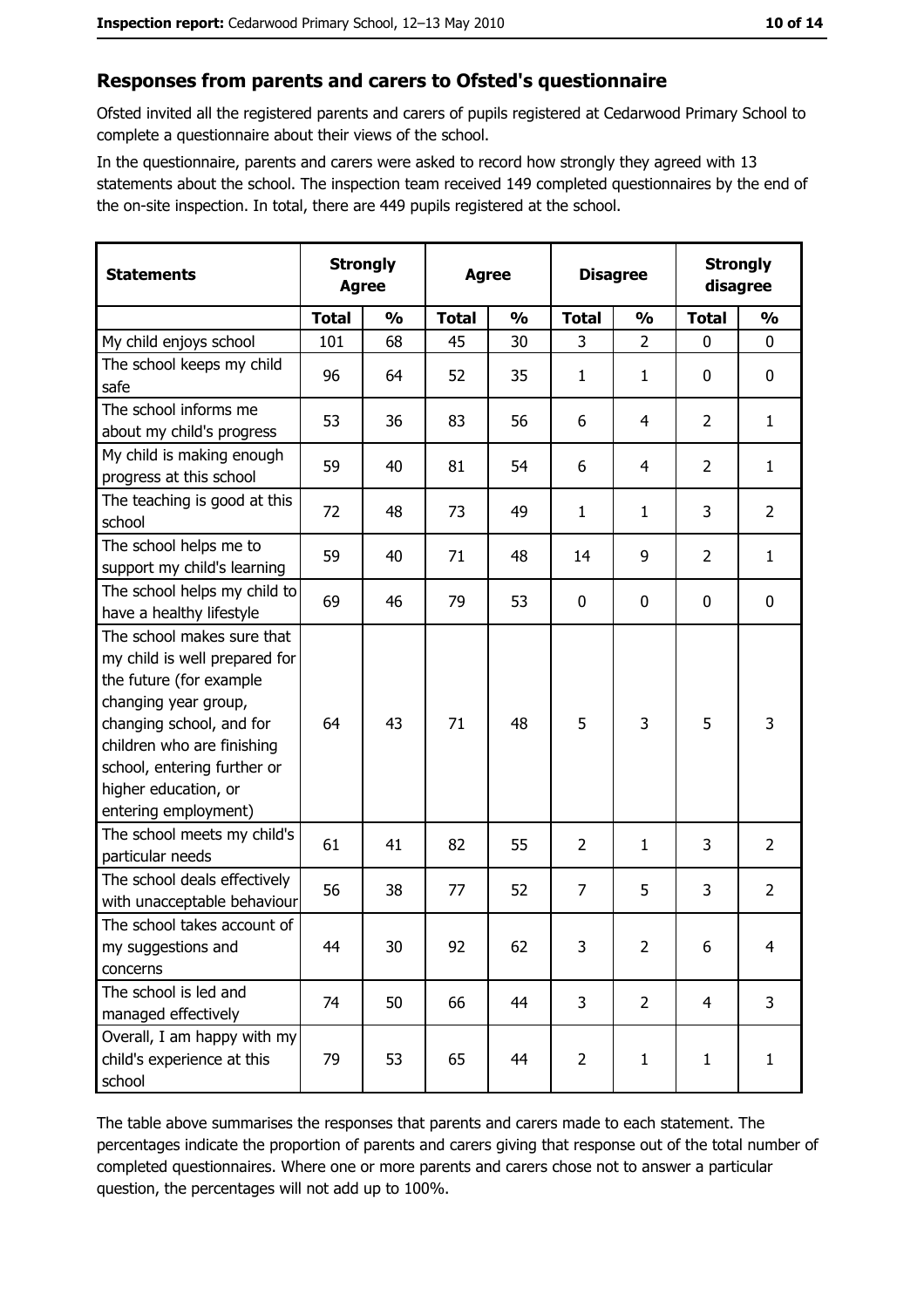# Glossary

| Grade   | <b>Judgement</b> | <b>Description</b>                                                                                                                                                                                                               |
|---------|------------------|----------------------------------------------------------------------------------------------------------------------------------------------------------------------------------------------------------------------------------|
| Grade 1 | Outstanding      | These features are highly effective. An oustanding<br>school provides exceptionally well for its pupils' needs.                                                                                                                  |
| Grade 2 | Good             | These are very positive features of a school. A school<br>that is good is serving its pupils well.                                                                                                                               |
| Grade 3 | Satisfactory     | These features are of reasonable quality. A satisfactory<br>school is providing adequately for its pupils.                                                                                                                       |
| Grade 4 | Inadequate       | These features are not of an acceptable standard. An<br>inadequate school needs to make significant<br>improvement in order to meet the needs of its pupils.<br>Ofsted inspectors will make further visits until it<br>improves. |

# What inspection judgements mean

## **Overall effectiveness of schools**

|                       | Overall effectiveness judgement (percentage of<br>schools) |      |                     |                   |  |  |
|-----------------------|------------------------------------------------------------|------|---------------------|-------------------|--|--|
| <b>Type of school</b> | <b>Outstanding</b>                                         | Good | <b>Satisfactory</b> | <b>Inadequate</b> |  |  |
| Nursery schools       | 51                                                         | 45   | 0                   | 4                 |  |  |
| Primary schools       | 6                                                          | 41   | 42                  | 10                |  |  |
| Secondary schools     | 8                                                          | 34   | 44                  | 14                |  |  |
| Sixth forms           | 10                                                         | 37   | 50                  | 3                 |  |  |
| Special schools       | 32                                                         | 38   | 25                  | 5                 |  |  |
| Pupil referral units  | 12                                                         | 43   | 31                  | 14                |  |  |
| All schools           | 9                                                          | 40   | 40                  | 10                |  |  |

New school inspection arrangements were introduced on 1 September 2009. This means that inspectors now make some additional judgements that were not made previously.

The data in the table above is for the period 1 September to 31 December 2009 and is the most recently published data available (see www.ofsted.gov.uk). Please note that the sample of schools inspected during the autumn term 2009 was not representative of all schools nationally, as weaker schools are inspected more frequently than good or outstanding schools.

Percentages are rounded and do not always add exactly to 100. Secondary school figures include those that have sixth forms, and sixth form figures include only the data specifically for sixth form inspection judgements.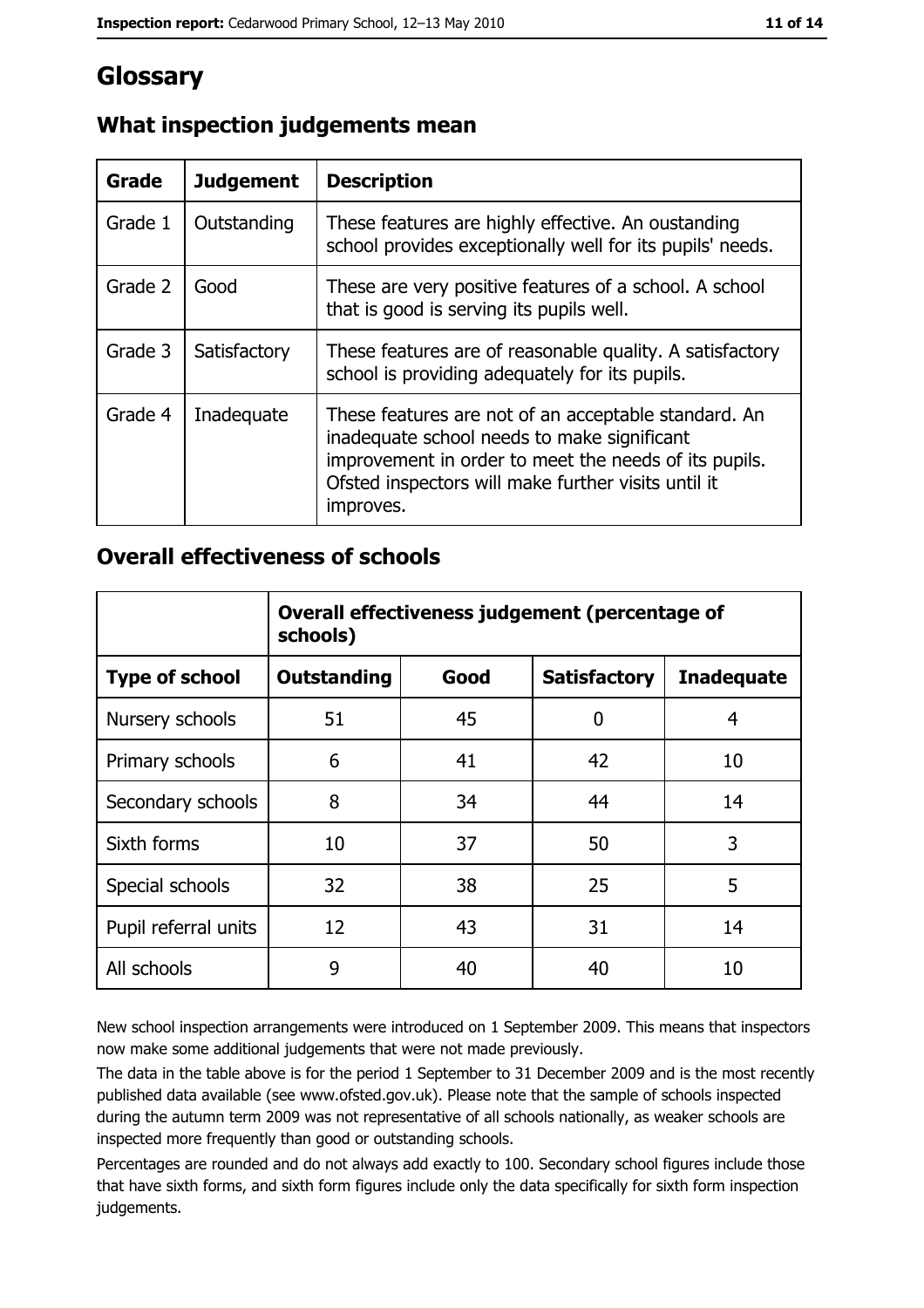# **Common terminology used by inspectors**

| Achievement:                  | the progress and success of a pupil in<br>their learning, development or training.                                                                                                                                                                                                                           |  |  |
|-------------------------------|--------------------------------------------------------------------------------------------------------------------------------------------------------------------------------------------------------------------------------------------------------------------------------------------------------------|--|--|
| Attainment:                   | the standard of the pupils' work shown by<br>test and examination results and in<br>lessons.                                                                                                                                                                                                                 |  |  |
| Capacity to improve:          | the proven ability of the school to<br>continue improving. Inspectors base this<br>judgement on what the school has<br>accomplished so far and on the quality of<br>its systems to maintain improvement.                                                                                                     |  |  |
| Leadership and management:    | the contribution of all the staff with<br>responsibilities, not just the headteacher,<br>to identifying priorities, directing and<br>motivating staff and running the school.                                                                                                                                |  |  |
| Learning:                     | how well pupils acquire knowledge,<br>develop their understanding, learn and<br>practise skills and are developing their<br>competence as learners.                                                                                                                                                          |  |  |
| <b>Overall effectiveness:</b> | inspectors form a judgement on a school's<br>overall effectiveness based on the findings<br>from their inspection of the school. The<br>following judgements, in particular,<br>influence what the overall effectiveness<br>judgement will be.                                                               |  |  |
|                               | The school's capacity for sustained<br>improvement.<br>Outcomes for individuals and groups<br>of pupils.<br>The quality of teaching.<br>The extent to which the curriculum<br>meets pupil's needs, including where<br>relevant, through partnerships.<br>The effectiveness of care, guidance<br>and support. |  |  |
| Progress:                     | the rate at which pupils are learning in<br>lessons and over longer periods of time. It<br>is often measured by comparing the<br>pupils' attainment at the end of a key<br>stage with their attainment when they<br>started.                                                                                 |  |  |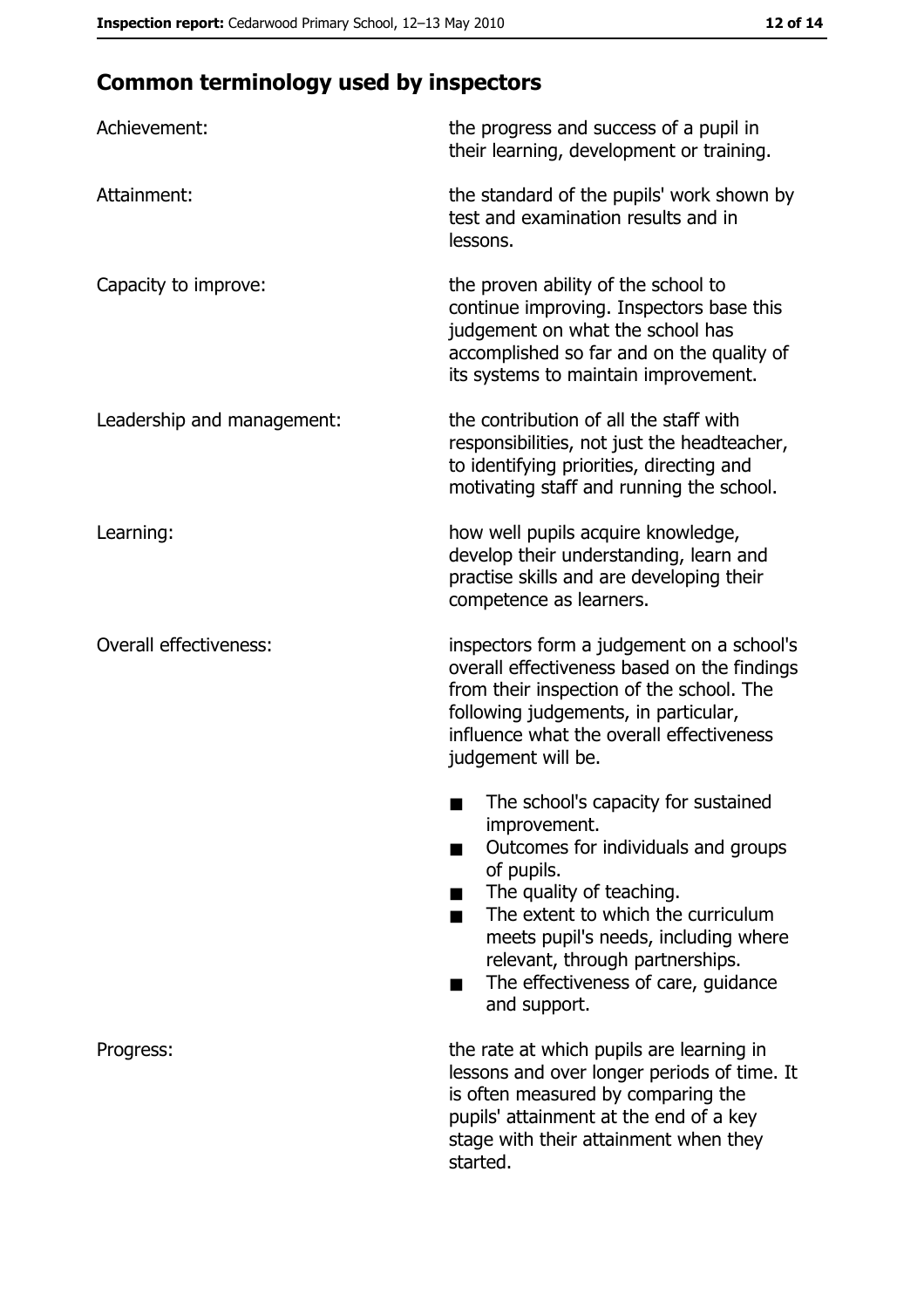This letter is provided for the school, parents and carers to share with their children. It describes Ofsted's main findings from the inspection of their school.



14 May 2010

Dear Pupils

## Inspection of Cedarwood Primary School, Ipswich, IP5 2ES

Thank you so much for welcoming us to your school recently and telling us your opinions about your school. Thank you also to those pupils who returned questionnaires. Your views, along with everything else that we saw, helped us form a clear view about how well your school works. You go to a good school and these are some of the important things we found out about it:

- all the adults take really good care of you and keep you very safe in school  $\blacksquare$
- you understand what it means to be healthy, and many of you enjoy the nutritious  $\blacksquare$ school lunches and bring healthy options in your packed lunches
- you support and respect each other well  $\blacksquare$
- your behaviour is good in lessons and around the school  $\blacksquare$
- you work hard in lessons and try to do your best  $\blacksquare$
- the children in Reception settle into school quickly and enjoy all the activities  $\blacksquare$ organised for them
- $\blacksquare$ the teaching is good and helps you to make good progress

you attend school regularly so you do not miss important parts of your education.  $\blacksquare$ Most of you know your targets for improvement but we think they could be a bit clearer so they are easier to measure; we have asked the teachers to review your progress towards them more often and to involve you more in the process. We have also asked your headteacher and governors to establish better links with schools and communities in different areas of the United Kingdom and overseas to help you learn more about cultures, religions and beliefs other than your own.

You can play your part in helping your school become even better by making sure you continue to work hard, behave well and attend school every day.

Yours sincerely

**Mary Summers** 

Lead inspector